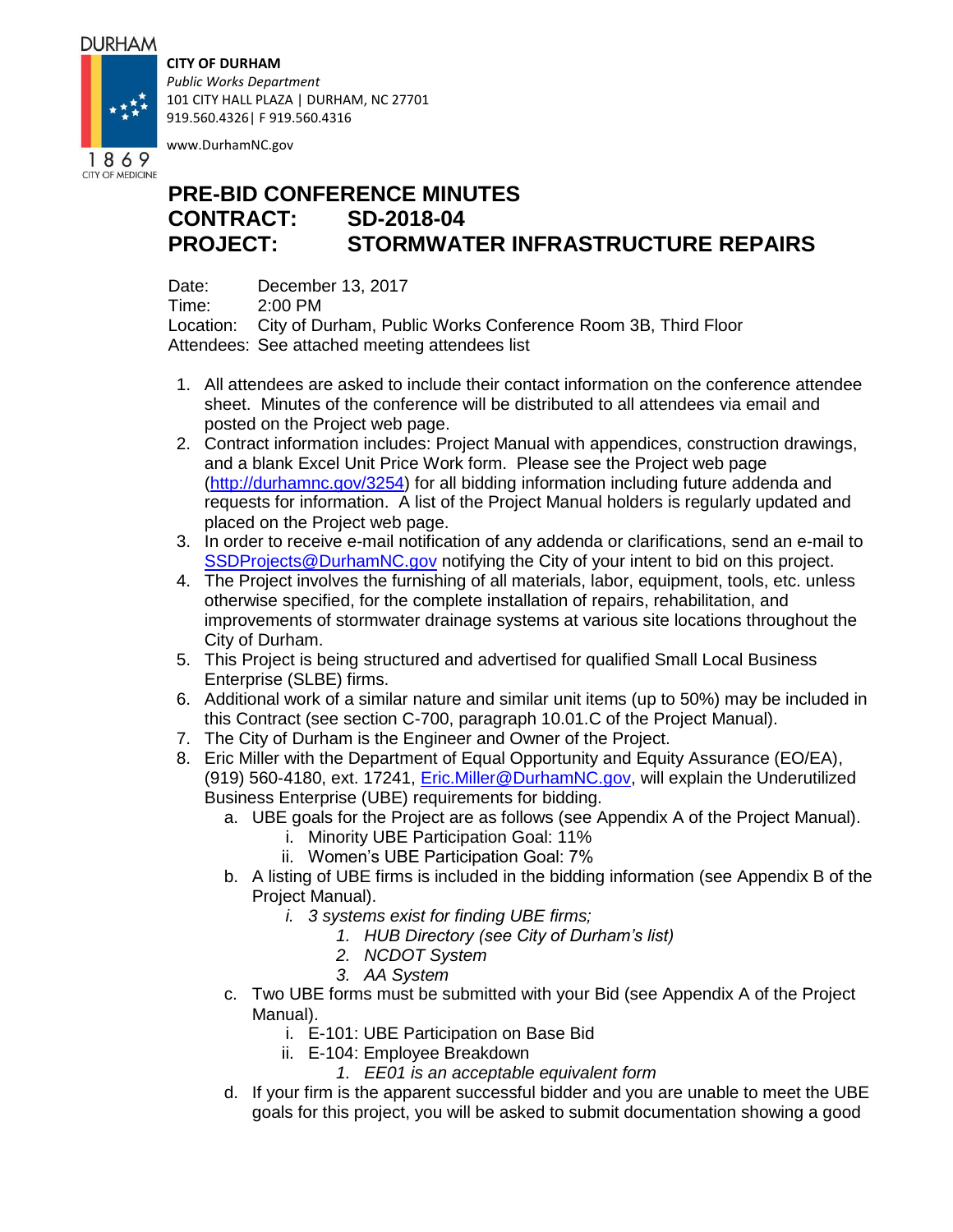faith effort to engage the firms included on the UBE listing. *To occur within two (2) days of bid opening.*

- e. If you have any questions about the UBE program or requirements, please contact Eric Miller using the contact information listed above.
- *f. Eric handed out a UBE summary sheet, which is attached to these minutes.*
- 9. All bidders are required to submit a record of their safety qualifications (see Appendix I of the Project Manual). Please complete the form in its entirety and provide additional information as directed on the form. Failure to provide all of the required information may result in a bid being deemed non-responsive.
- 10. Pay close attention to the Insurance Requirements (see section 005215, paragraph 1.10.H of the Project Manual) and pricing should reflect any additional cost which might be incurred to meet the minimum requirements.
- 11. A blank Excel Unit Price Work form may be found on the Project web site for inclusion in Bids. It is the Bidder's responsibility to ensure all items in the Unit Price Work form are correct.
- 12. The Project Sites are primarily located within the City rights-of-way and adjacent private property. Currently, there are three (3) projects identified in the Contract:
	- a. 1010 Proctor Street Pipe Replacement
	- b. Steele Avenue (103) Pipe Replacement
	- c. 1003 Starlight Drive Pipe Replacement
- 13. The City is securing rights-of-entry to perform the work on private property. The rightsof-entry will be in place in time for the commencement of construction.
- 14. It is anticipated that a Notice to Proceed will be issued in February of 2018 *if project is awarded for amount \$300,000 or less. If over this amount, city council will need to approve and the Notice to Proceed date would be anticipated in March/April.*
- 15. Contract Times: 120-calendar days to Substantial Completion with an additional 30 calendar days to Final Completion.
- 16. Contractor shall use the City's contract managing program, PDRx, during the execution of the Contract. This software is web based and administered by the City.
- 17. Any errors or omissions discovered in the Project Manual or construction Drawings should be brought to the attention of the Engineer and the City in writing.
- 18. All questions or requests for information must be submitted by 5:00 PM, Friday, December 22, 2017. No addenda will be issued after Friday, December 29, 2017.
- 19. Compile Bid packages carefully. Include all of the required items. Submit bid packages prior to the Bid Opening on Friday, January 5, 2018 at 1:00 PM to be held in this same conference room.
- 20. Greg Smith will serve as the project manager. His phone number is (919) 560-4326, ext. 30255 and e-mail is [Greg.Smith@DurhamNC.Gov.](mailto:Greg.Smith@DurhamNC.Gov)
- 21. Attendee Questions/Discussions:
	- *a. Reviewed construction drawings*
		- *i. Starlight: Brick retaining wall to be removed, not replaced*
		- *ii. Starlight: Granite curb detail applies here. Both sides*
		- *iii. Proctor: Stressed that trees are to be saved unless noted*
		- *iv. Proctor: Note #4 to be removed*
	- *b. Cost for holding or relocating utility pole, if needed: Allowance item on bid form*
	- *c. Budget: \$250,000-\$275,000*
	- *d. SLBE project: Prime contractor must be on SLBE list at time of advertisement*

*These meeting minutes were prepared by Greg Smith. Errors or omissions should be directed to [greg.smith@durhamnc.gov](mailto:greg.smith@durhamnc.gov) no later than Friday, December 22, 2017.*